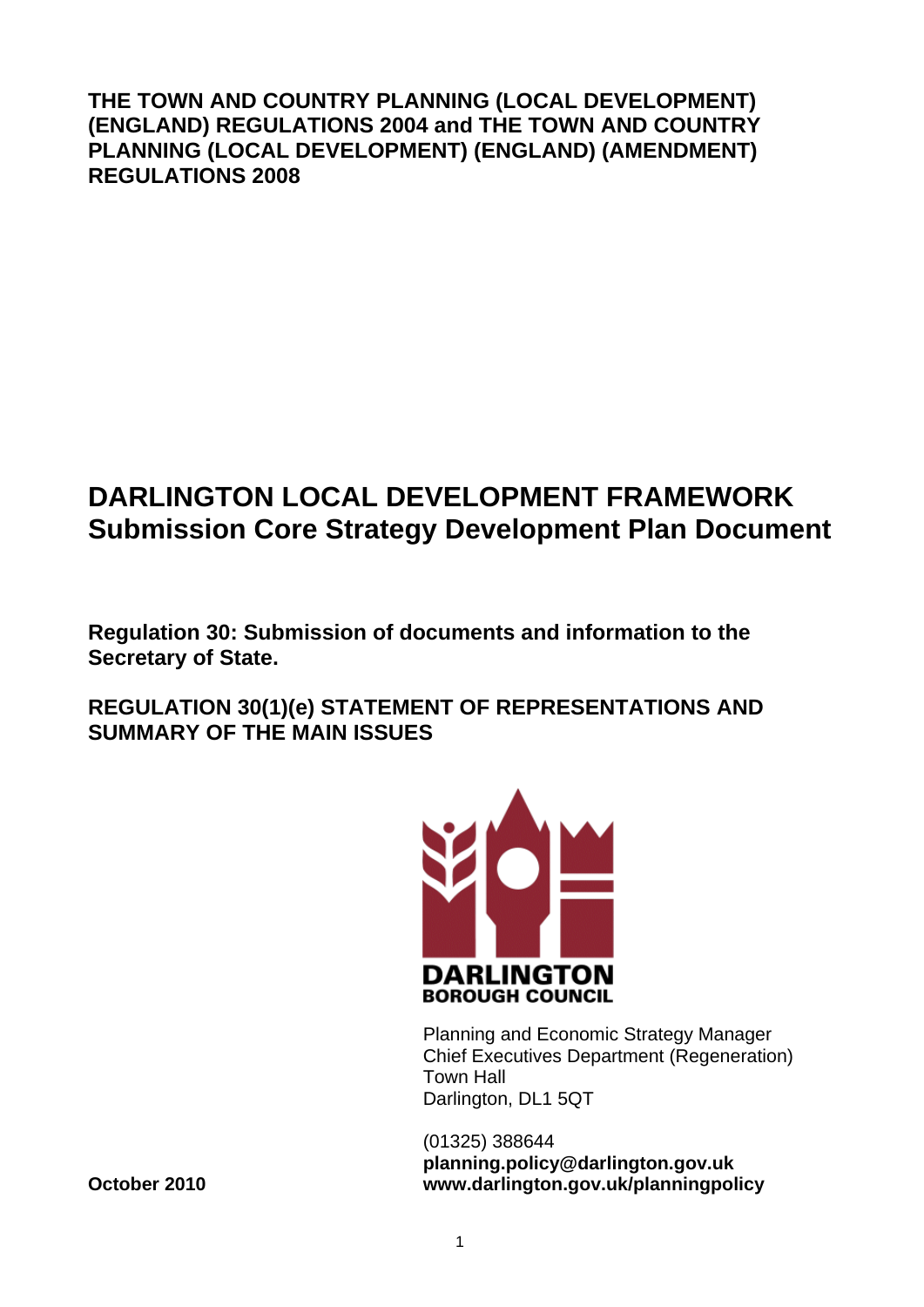## **CONTENTS**

| <b>APPENDIX</b> |  |
|-----------------|--|
|                 |  |
|                 |  |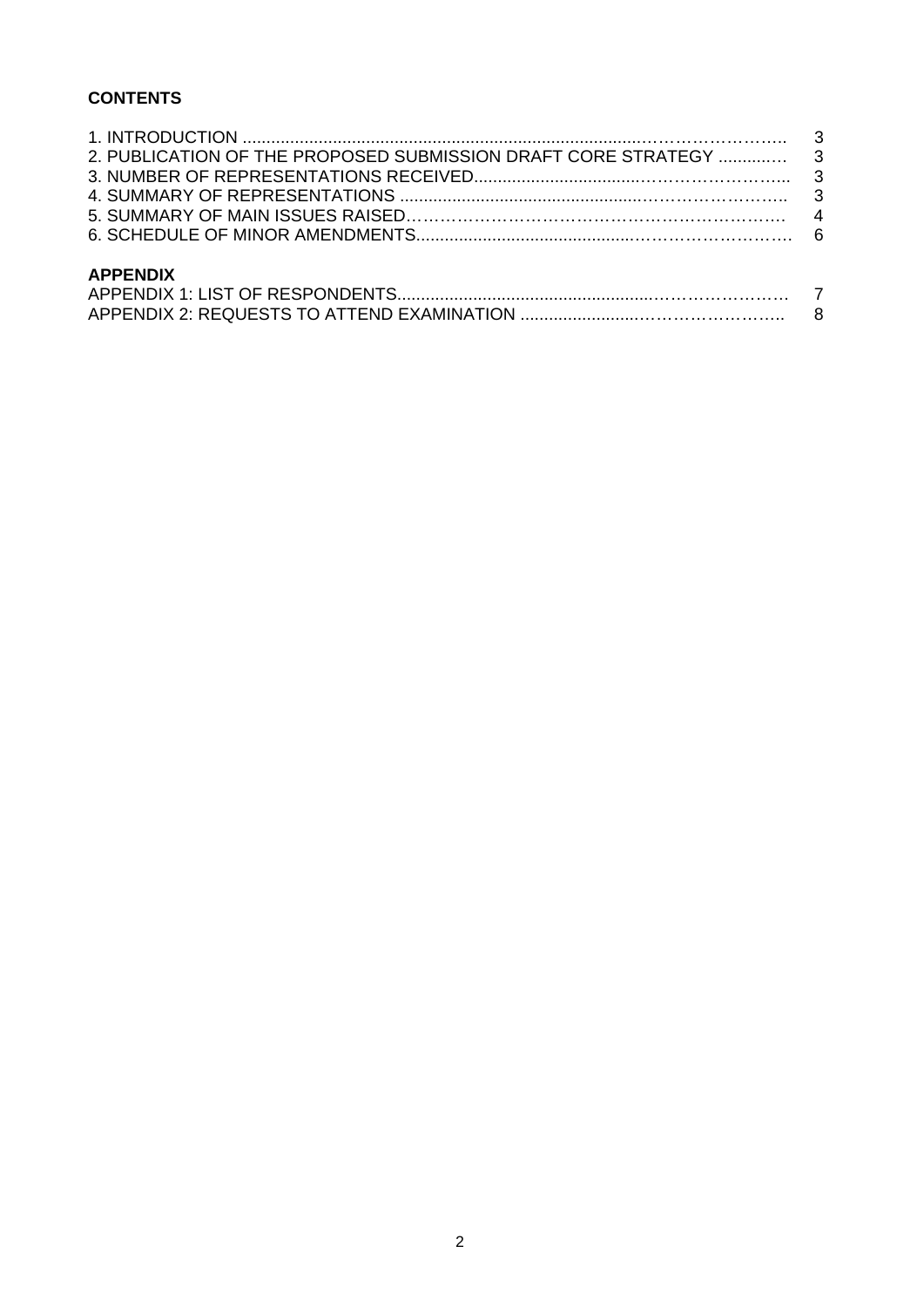### **1. INTRODUCTION**

- 1.1 This document has been prepared to satisfy the requirements of the Town and Country Planning (Local Development) (England) (Amendment) Regulations 2008 in relation to the submission of the Darlington Core Strategy Development Plan Document. Regulation 30 (1)(e) requires that the Council provides information in relation to representations on the Publication Draft Core Strategy setting out:
	- the number of representations made and;
	- a summary of the main issues raised.

#### **2. PUBLICATION OF THE PROPOSED SUBMISSION DRAFT CORE STRATEGY**

- 2.1 The Publication Draft Core Strategy was agreed by Council on the 22nd July 2010. It was published on 12th August together with the accompanying Sustainability Appraisal and supporting documents. The six week period for making representations under Regulation 28(2) (a) commenced on 12th August and ended on 23rd September 2010. Representations were required to be made to the Planning and Economic Strategy Manager, Chief Executives Department (Regeneration), Town Hall, Darlington, DL1 5QT, or by e-mail to planning.policy@darlington.gov.uk.
- 2.2 Approximately 930 organizations and individuals on the Council's Local Development Framework consultation database were notified of the opportunity to submit representations on the soundness and Legal Compliance of the Publication Draft Core Strategy. This notification was undertaken in accordance with Regulation 27 and the Council's adopted Statement of Community Involvement (July 2010).

#### **3. NUMBER OF REPRESENTATIONS RECEIVED**

- 3.1 The Council received 111 duly made representations from 28 representors. None were submitted after the period for making representations had closed. Electronic and paper copies of all the representations received have been supplied to the Planning Inspectorate.
- 3.2 Of those making duly made representations, six were Specific Consultees, 18 were General Consultees and four were Other Consultees. Appendix 1 lists all the respondents.
- 3.2 Some respondents did not use the questionnaire provided, while some used the questionnaire, but did not specify whether they considered the Core Strategy to be sound or legally compliant. In all these cases, the Council contacted respondents to invite them to send a completed questionnaire and/or clarify their representation.
- 3.3 Of the 28 respondents, 19 considered the Core Strategy to be unsound, nine considered the Core Strategy to be sound. For the sake of this analysis, a respondent's overall response is classified as unsound once an objection to any policy is made.
- 3.4 Twelve respondents indicated that they wish to participate at the oral examination. They are listed at Appendix 2 by policy area, together with their reasons for wishing to do so.

#### **4. SUMMARY OF REPRESENTATIONS**

4.1 In contrast to public and other consultations at earlier stages of the Core Strategy preparation process (see the Council's Regulation 30(d) statement), the number of representations made has been low. This reflects, at least in part, the significant amount of work that the Council put in to addressing comments made by consultees at earlier (Regulation 25) stages of the process, which included periods of consultation on "Issues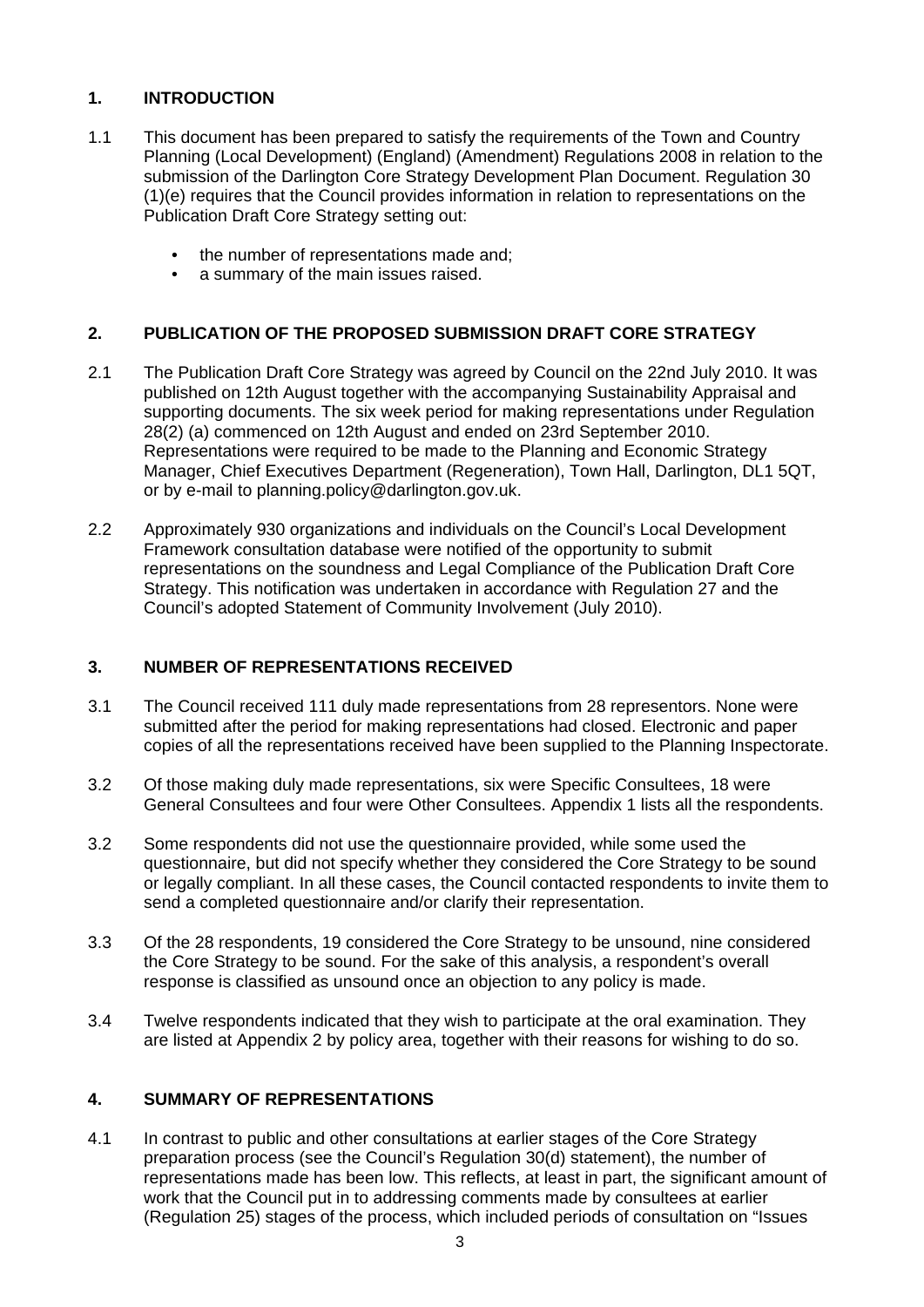and Options", "Preferred Options" and "Revised Preferred Options", together with ongoing dialogue with key stakeholders up to the present.

#### **5. SUMMARY OF MAIN ISSUES RAISED**

5.1 A summary of the main issues raised is shown below. These reflect the views expreseed in representations and are not the Council's position. To avoid duplication, main issues are identified under the policy/section to which they most closely relate; similar arguments have been advanced by several representors in respect of both policy CS1 and either policy CS5 or policy CS10, as policies CS5 and CS10 provide more detail on policy CS1 (locational strategy) for employment and housing respectively. A list of all the representations received is set out in Appendix 3.

#### 5.2 **General Comments**

5.2.1 Following RSS revocation, the Core Strategy, in isolation, does not communicate sufficiently the importance of key RSS policies referring to strategic employment sites in Darlington. The elevated importance of Faverdale for distribution and logistics has been somewhat lost in the Core Strategy.

#### **5.3 Chapter 2 – Developing a Spatial Vision for Darlington**

5.3.1 The objectives should identify spatially key sites, such as Faverdale, that will deliver the objectives – otherwise the objectives could apply to anywhere.

#### **5.4 Chapter 3 – Achieving a More Sustainable Community**

#### **CS1: Darlington's Sub Regional Role and Locational Strategy**

- (a) Not the most appropriate strategy, as no consideration has been given to the role of the police in place making. Large scale sites will need new and enhanced policing facilities, which should be secured through planning obligations.
- (b) Land at Faverdale has the potential to accommodate other uses, such as residential; detailed policies for this area needs to be flexible to deal with changing circumstances.
- (c) Explicit reference to the key employment location of Faverdale should be made in the policy – as it is, it is given no prominence compared with other strategic locations, but it is of regional strategic significance.
- (d) The strategy of wholesale change in the Town Centre fringe is not appropriate, as the area fulfils an important existing employment role.
- (e) The evidence that housing and employment development can be sustainably delivered without detrimentally impacting on the operation of the strategic road network is unsubstantiated.

#### **CS2: Achieving High Quality, Sustainable Design**

 (f) Requiring consistency with the Code for Sustainable Homes is inflexible to any change in government policy.

#### **CS3: Promoting Renewable Energy**

- (g) The evidence base, specifically the Update to 2009 Decentralised Renewable and Low Carbon Energy Study 2010, is not robust or aspirational and inconsistent with the strategy. It does not justify the 20% target for the strategic locations or show that this target is viable and feasible as it should be replaced with at least 60% at the strategic locations;
- (h) The Update to 2009 Decentralised Renewable and Low Carbon Energy Study 2010 identifies areas of search for wind energy development; for completeness these should be included in the strategy.to provide a focus for the strategic search for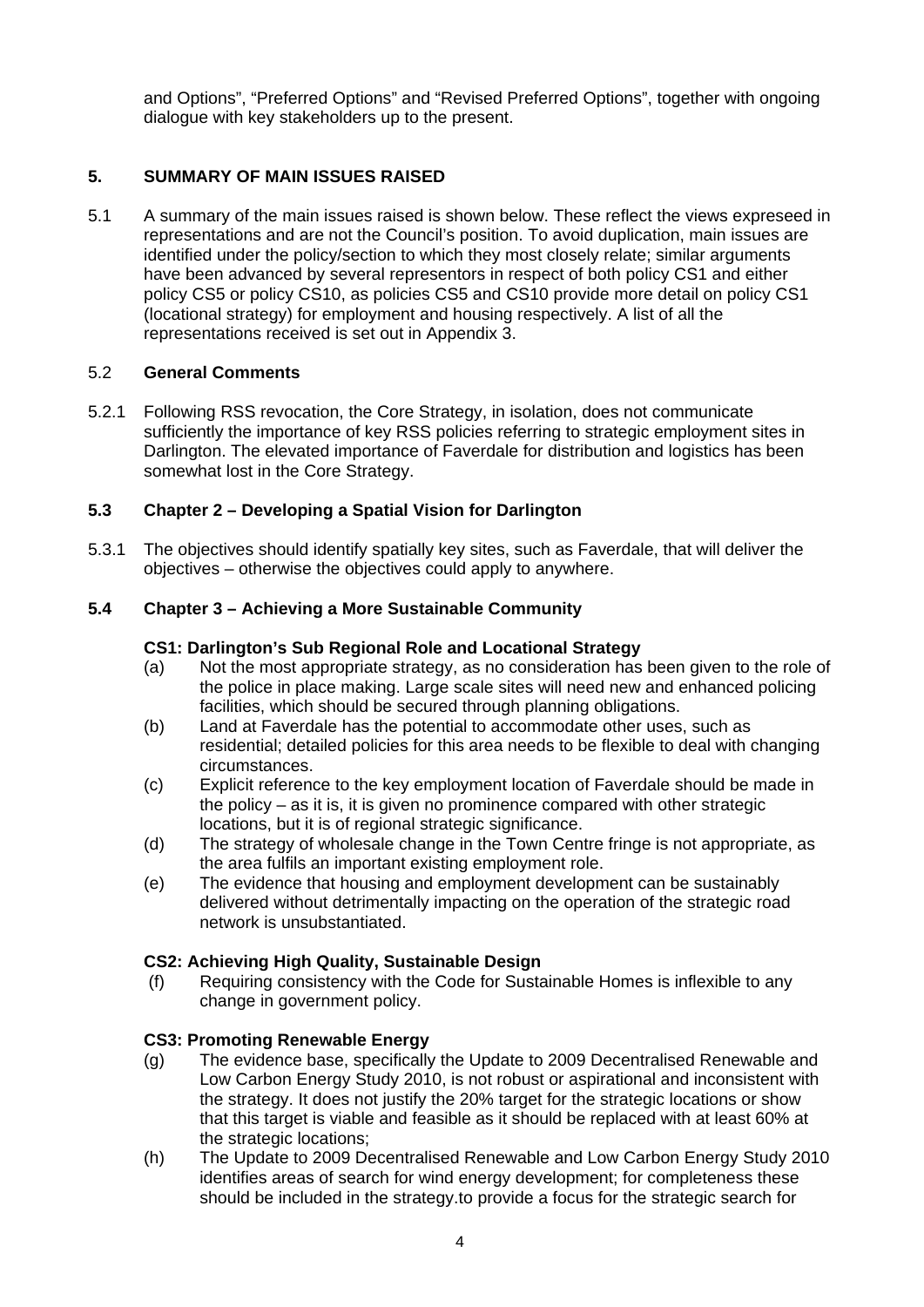wind energy development, particularly identifying the wind resource in the north eastern part of the Borough.

- (i) To be consistent with the Renewable Energy Strategy 2009, the strategy should set a local target for Darlington to provide 153 GW hours per annum of electricity to meet 30% of its electricity needs from renewable energy by 2020.
- (j) The assessment of potential housing locations in the Update to 2009 Decentralised Renewable and Low Carbon Energy Study 2010 states that biomass would be inappropriate for on site provision but this is identified in the Core Strategy as being most likely in the North west and north east locations. The land in the western fringe would supply appropriate, sustainable and reliable so the land should replace the two selected urban fringe locations.

#### **CS4: Developer Contributions**

(k) Securing contributions towards a carbon management fund may conflict with the tests in Circular 05/05.

#### **5.5 Chapter 4 – Prosperous Darlington**

#### **CS5: Supporting the Local Economy**

- *(a) Amount of employment land* :The scale of new employment land allocations seems excessive; at 235ha, it is over twice the predicted requirement (101ha), and taking into account existing employment land, will amount to three times the identified need. This could undermine the marketability of land in existing employment areas.
- (b) *Market conditions*: The Core Strategy and its evidence base fails to appropriately reflect the currently low and likely continuing sluggish commercial market, and how this low demand relates to employment land provision in specific areas. The Core Strategy assumptions about demand are overly optimistic, and some employment sites (e.g. Cleveland Street and land at Faverdale Industrial Estate) are unviable for employment use. The policy should be flexible enough to allow some employment land to be identified or used for mixed use or other development.
- (c) *Priorities*: Insufficient emphasis on the Key Employment Site at Faverdale.
- (f) *Evidence base*: regional assumptions about the amount of employment land to be provided have not been justified. The evidence base needs to be revisited and amended before the Core Strategy is examined. Also, the commentary of the Employment Land Review is unjustified and contradictory as regards Faverdale Industrial Estate.

#### **5.6 Chapter 5 – A Vibrant Town Centre and Accessible Local Shops and Services**

#### **CS7: The Town Centre**

(a) Policy is insufficiently flexible in proposing 'priority' developments; no strategy for where and by whom they will be delivered.

#### **CS8: Additional Retail Provision**

(b) The inclusion of definitive forecasts and limitations on additional retail provision is restrictive and inflexible.

#### **5.7 Chapter 6 – Quality Housing for All**

#### **CS10: New Housing Development**

- *(a) Housing numbers*: targets not high enough to deliver Council's gateway growth agenda, its obligations as part of the Tees valley Housing Growth Point, the Tees Valley Unlimited's Statement of Housing Ambition, or meet the needs implicit in the 2009 CLG household projections, which project a 7000 growth in households 2011- 2026.
- (b) *Housing locations/delivery*: the strategic locations, individually and collectively, will fail to deliver the vision, aims and objectives, because of over optimistic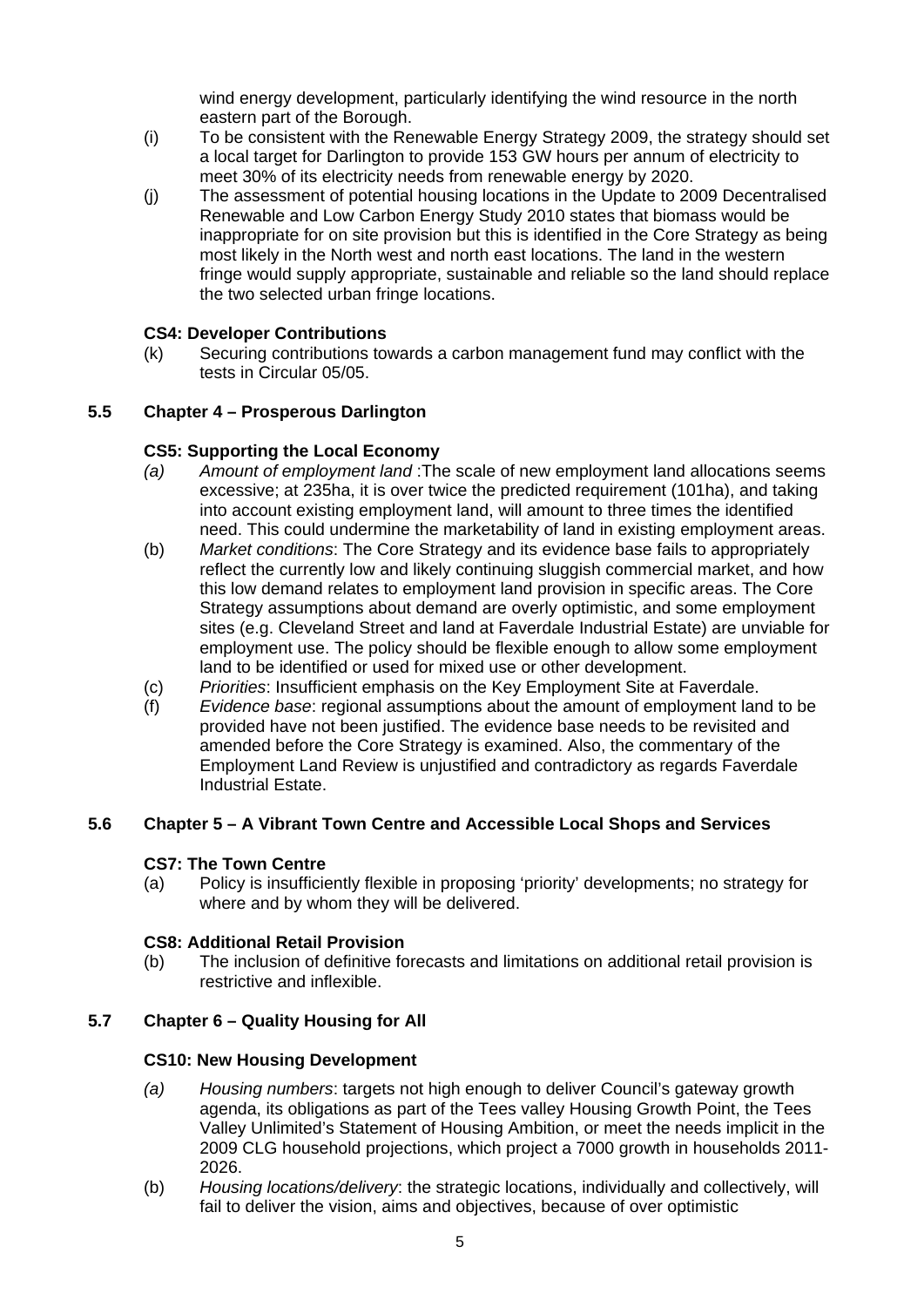assumptions about the ability of the market to deliver new housing, particularly over the next five years and in the PDL areas like Central Park and the Town Centre Fringe, and over reliance on housing land arising from business relocations. Additional sites are therefore needed, and should be allocated or brought forward through a planned approach, rather than relying on a significant number of additional sites being brought forwards through a contingency strategy.

- (c) *Housing locations*: the evidence underpinning the selection of the housing locations (the Strategic Housing Land Availability Assessment (SHLAA) and the Strategic Housing Locations Options Appraisal) is flawed, particularly the selection of the North West Urban Fringe and Eastern Urban Fringe, and the sequential preferences. Land at Hall Farm and at the Western Urban Fringe are considered as appropriate, if not more so, and should be identified as well as or instead.
- (d) *Housing locations evidence*: the strategy should allow for the reallocation of some employment sites for housing, and more greenfield sites to address a shortfall of housing land.
- (e) *Evidence*: the evidence underpinning the selection of housing locations (the SHLAA) is out of date and a further review of it should be undertaken. The evidence for deviating from Housing Growth Point targets lacks detail.
- (f) *Overall approach:* It is premature and unjustifiably prescriptive and restrictive to specifically define the phasing of sites, given that further work needs to be done on the sequential deliverability of the sites and on their capacity, constraints and opportunities.

#### **CS11: Meeting Housing Needs**

(g) The affordable housing provision target of 30% is not robustly justified, as the evidence it is based on indicates it is only viable in 50% of the Borough.

### **CS13: Accommodating Travelling Groups**

(h) The requirement for 98 additional residential pitches to meet the needs identified in the Gypsy and Traveller Needs Assessment should be written into the Plan.

#### **CS19: Improving Transport Infrastructure and Creating a Sustainable Transport Network**

(i) Initial representations from the Highways Agency indicated that further analysis of the impact of the Core Strategy policies on the Strategic Road Network needed to be undertaken for a credible evidence base to be in place. The Agency provided a subsequent Position Statement on 22nd October. This includes further analysis and sets out amended wording to the Core Strategy that if adopted, would allow the Agency to withdraw its objection and consider the Core Strategy sound. Minor amendments to the Core Strategy are proposed to allow this.

#### **5.8 Sustainability Appraisal (SA)**

(a) The SA is inconsistent and flawed, and does not justify the options chosen, particularly the location of new housing. An alternative sustainability assessment provided draws different conclusions about the most sustainable locations for new housing development, finding in favour of land at the Western Urban Fringe over the two urban fringe locations identified in the Core Strategy.

### **6. SCHEDULE OF MINOR AMENDMENTS**

6.1 A schedule of minor amendments has been prepared. It includes amendments such as typographical errors, duplications, grammatical corrections and clarifications to the plan derived from the representations made and which the Council wishes to make to the Core Strategy. This schedule is being submitted as a separate document. None of the minor amendments are considered to trigger the need for any further sustainability appraisal or Habitat Regulations Assessment.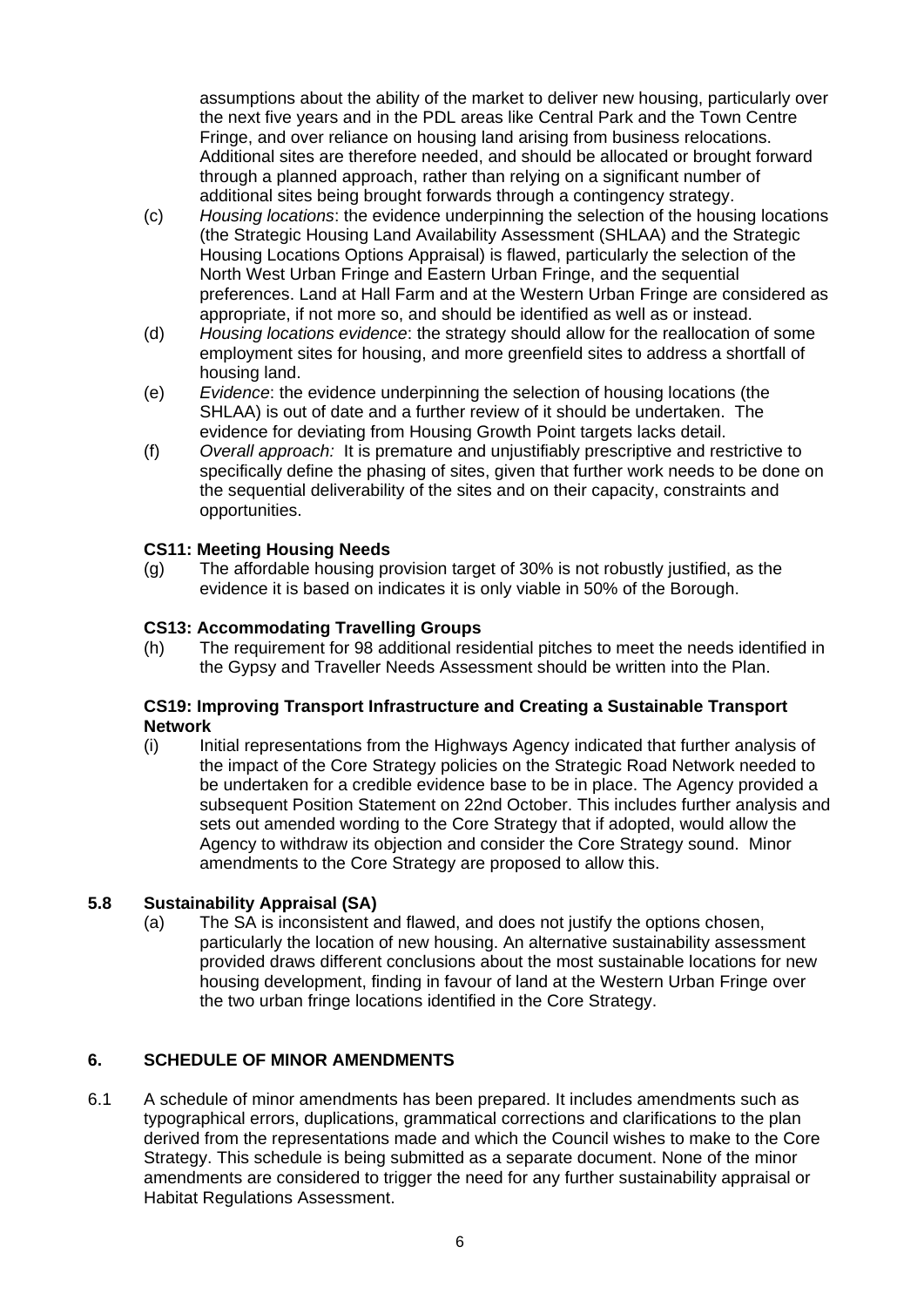# **APPENDIX 1: LIST OF RESPONDENTS**

NTS007 | Stockton Borough Council

NTS008 | One North East NTS009 Yorkshire Forward

| <b>Representor</b><br><b>Number</b>  | <b>Representor Name</b>                                                        | <b>Agent</b>                 |  |  |  |
|--------------------------------------|--------------------------------------------------------------------------------|------------------------------|--|--|--|
| <b>Soundness Representations</b>     |                                                                                |                              |  |  |  |
| 001                                  | Mr W Cairney                                                                   | Andrew Moss,<br>Ward Hadaway |  |  |  |
| 002                                  | <b>Bussey &amp; Armstrong</b>                                                  | R Smith, Peacock & Smith     |  |  |  |
| 003                                  | Mr L Hume                                                                      |                              |  |  |  |
| 004                                  | <b>Theatres Trust</b>                                                          |                              |  |  |  |
| 005                                  | <b>Environment Agency</b>                                                      |                              |  |  |  |
| 006                                  | Gone                                                                           |                              |  |  |  |
| 007                                  | Ward Bros Steel and Baydale Properties                                         | England & Lyle               |  |  |  |
| 008                                  | <b>Durham County Council</b>                                                   |                              |  |  |  |
| 009                                  | <b>PPG Land</b>                                                                | <b>GVA Grimley</b>           |  |  |  |
| 010                                  | Northumbrian Water                                                             | England & Lyle               |  |  |  |
| 011                                  | <b>Church Commissioners for England</b>                                        | <b>Barton Willmore</b>       |  |  |  |
| 012                                  | Sainsbury's Supermarkets                                                       | <b>Turley Associates</b>     |  |  |  |
| 013                                  | <b>Persimmon Homes</b>                                                         |                              |  |  |  |
| 014                                  | <b>Highways Agency</b>                                                         | <b>Halcrow Group</b>         |  |  |  |
| 015                                  | The Warmfield Group                                                            | <b>Turley Associates</b>     |  |  |  |
| 016                                  | Durham Cathedral                                                               | <b>Smiths Gore</b>           |  |  |  |
| 017                                  | <b>English Heritage</b>                                                        |                              |  |  |  |
| 018                                  | Durham Constabulary                                                            | <b>GVA Grimley</b>           |  |  |  |
| 019                                  | Sport England                                                                  |                              |  |  |  |
| 020                                  | Argon Faverdale and Spencer Industrial<br><b>GVA Grimley</b><br><b>Estates</b> |                              |  |  |  |
| 021                                  | Nottinghamshire Council Council Pension<br><b>Savills</b><br>Fund              |                              |  |  |  |
| 022                                  | <b>Banks Renewables</b>                                                        |                              |  |  |  |
| 023                                  | Manners Family Trust & Mr and Mrs Morgan                                       | England & Lyle               |  |  |  |
| 024                                  | St Modwen Developments                                                         | <b>Barton Willmore</b>       |  |  |  |
| 025                                  | The Coal Authority                                                             |                              |  |  |  |
| 026                                  | <b>Dobbies Garden Centre</b>                                                   | <b>GVA Grimley</b>           |  |  |  |
| 027                                  | Pegasus Planning<br><b>Miller Homes</b>                                        |                              |  |  |  |
| 028                                  | Mrs Ord                                                                        |                              |  |  |  |
| <b>Non-Soundness Representations</b> |                                                                                |                              |  |  |  |
| <b>NTS001</b>                        | <b>Equality Human Rights</b>                                                   |                              |  |  |  |
| <b>NTS002</b>                        | <b>Health and Safety Executive</b>                                             |                              |  |  |  |
| <b>NTS003</b>                        | <b>Civil Aviation Authority</b>                                                |                              |  |  |  |
| <b>NTS004</b>                        | North Yorkshire County Council                                                 |                              |  |  |  |
| <b>NTS005</b>                        | <b>Hambleton District Council</b>                                              |                              |  |  |  |
| <b>NTS006</b>                        | Peel Airports Ltd.                                                             |                              |  |  |  |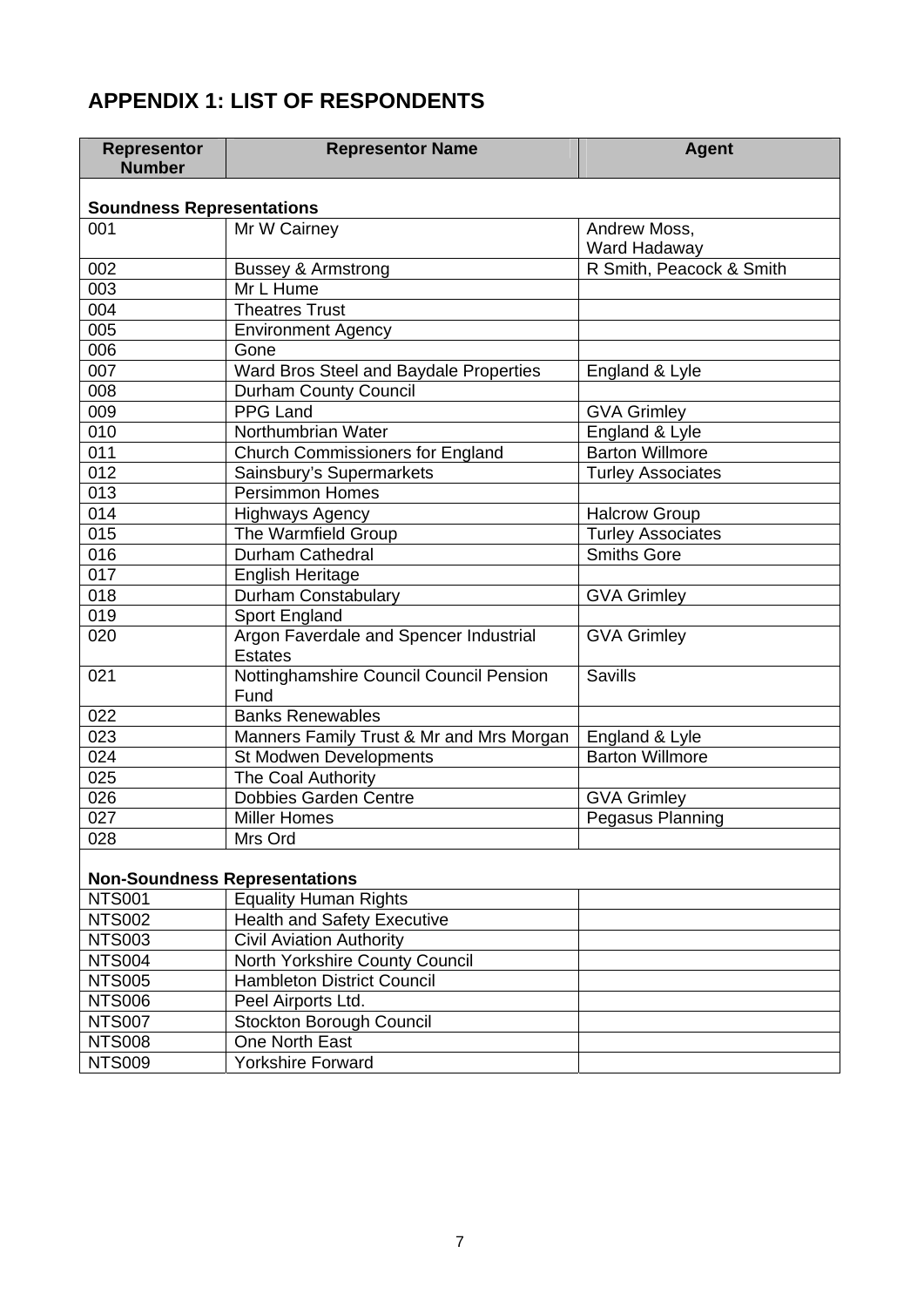# **APPENDIX 2: REQUESTS TO ATTEND EXAMINATION**

| <b>Representor</b> | Representor                                                             | Summary of reason for wishing to participate at the oral part                        |
|--------------------|-------------------------------------------------------------------------|--------------------------------------------------------------------------------------|
| <b>Reference</b>   |                                                                         | of the Examination                                                                   |
| <b>Number</b>      | Developing a Spatial Vision for Darlington                              |                                                                                      |
| 027                | Miller Homes Ltd                                                        | Because of the important status of the Land at Faverdale as a                        |
|                    |                                                                         | Key Employment Location within Darlington Borough within the                         |
|                    |                                                                         | RSS and concerns outlined in the representation.                                     |
| 027                | Miller Homes Ltd                                                        | As above.                                                                            |
| 024                | St Modwen                                                               | To examine the soundness key issues of employment and                                |
|                    | Developments Ltd<br><b>Miller Homes Ltd</b>                             | housing land provision.                                                              |
| 027                | <b>Locational Strategy Policy CS1</b>                                   | As previous representor 027 entry.                                                   |
| 018                | Durham Constabulary                                                     | To be properly represented so as to present information that                         |
|                    |                                                                         | allows full and appropriate understanding of infrastructure                          |
|                    |                                                                         | requirements and spatial planning issues.                                            |
| 023                | <b>Manners Family</b>                                                   | To fully examine the issues raised.                                                  |
|                    | Trust/Mr & Mrs Morgan                                                   |                                                                                      |
| 027                | Miller Homes Ltd                                                        | As previous representor 027 entry.                                                   |
| 016                | Durham Cathedral                                                        | We consider it essential for the issues to be considered in detail                   |
|                    |                                                                         | with the Council Officers and the Inspector during the course of<br>the examination. |
|                    | Achieving High Quality Sustainable Design Policy CS2                    |                                                                                      |
| 023                | <b>Manners Family</b>                                                   | To fully examine the issues raised.                                                  |
|                    | Trust/Mr & Mrs Morgan                                                   |                                                                                      |
| 018                | Durham Constabulary                                                     | It is necessary for Durham Constabulary to be properly                               |
|                    |                                                                         | represented to present information that allows full and                              |
|                    |                                                                         | appropriate understanding of infrastructure requirements and                         |
|                    |                                                                         | spatial planning issues.                                                             |
| 027                | Miller Homes Ltd                                                        | As previous representor 027 entry.                                                   |
| 022                | <b>Promoting Renewable Energy Policy CS3</b><br><b>Banks Renewables</b> | Part of the examination needs to be devoted to wind power, and                       |
|                    |                                                                         | as a developer proposing a major wind farm in Darlington, Banks                      |
|                    |                                                                         | Group should be represented.                                                         |
| 023                | <b>Manners Family</b>                                                   | To fully examine the issues raised.                                                  |
|                    | Trust/Mr & Mrs Morgan                                                   |                                                                                      |
| 027                | Miller Homes Ltd                                                        | As previous representor 027 entry.                                                   |
| 011                | <b>Church Commissioners</b>                                             | Are a major landowner within the Borough and could be                                |
|                    |                                                                         | instrumental in delivering development objectives outlined in the<br>Core Strategy.  |
| 002                | <b>Bussey &amp; Armstrong</b>                                           | The issues raised in this representation are significant in relation                 |
|                    |                                                                         | to delivery of Core Strategy objectives for the promotion of                         |
|                    |                                                                         | renewable energy and the timely delivery of new housing in the                       |
|                    |                                                                         | proposed strategic locations. Their consideration at the oral part                   |
|                    |                                                                         | of the examination would be both necessary and justified.                            |
|                    | <b>Developer Contributions Policy CS4</b>                               |                                                                                      |
| 018                | Durham Constabulary                                                     | As previous representor 018 entry.                                                   |
| 027<br>016         | Miller Homes Ltd<br>Durham Cathedral                                    | As previous representor 027 entry<br>As previous representor 016 entry               |
|                    | <b>Supporting the Local Economy Policy CS5</b>                          |                                                                                      |
| 015                | The Warmfield Group                                                     | Only wish to attend if other representations question the                            |
|                    |                                                                         | soundness of the plan in respect of Policy CS5, or the Faverdale                     |
|                    |                                                                         | site. This is to ensure that evidence is available to the Inspector                  |
|                    |                                                                         | which responds directly to any criticisms of the proposal.                           |
| 020                | Argon Faverdale &                                                       | No reason cited.                                                                     |
|                    | Spencer Industrial                                                      |                                                                                      |
| 024                | <b>Estates</b><br>St Modwen                                             | To examine the soundness of the Core Strategy particularly in                        |
|                    | Developments                                                            | relation to employment and housing land provision.                                   |
| 018                | Durham Constabulary                                                     | As previous representor 018 entry.                                                   |